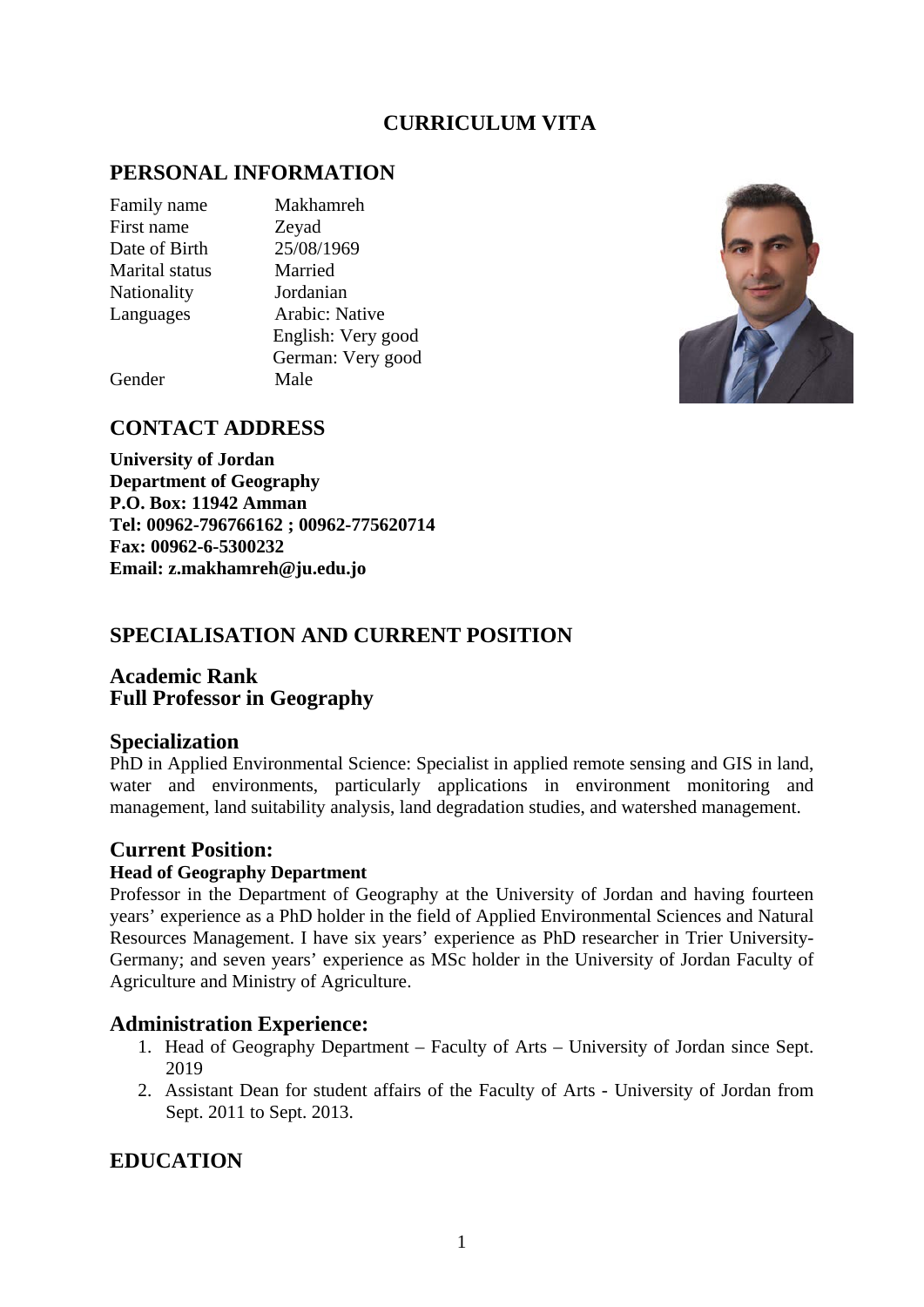| Ph.D. | University of Trier - Faculty of Geosciences – Applied Environmental<br>Science - Remote Sensing Department, Germany, 2006. |
|-------|-----------------------------------------------------------------------------------------------------------------------------|
| M.Sc. | University of Jordan - Faculty of Agriculture - Department of Land, Water<br>and Environment, Jordan, 1996.                 |
| B.Sc. | University of Jordan - Faculty of Agriculture - Department of Soil and<br>Irrigation Jordan, 1992.                          |

### **ACADEMIC EXPERIENCE**

- **Since 2019** Full professor at Geography Department, University of Jordan: The main tasks are teaching and research activities.
- **2012-2018** Associate professor at Geography Department, University of Jordan: The main tasks are teaching and research activities.
- **2006 – 2011** Assistant professor at Geography Department, University of Jordan: The main tasks are teaching and research activities.
- **2001 – 2005** Researcher in the Remote Sensing Department at Trier University, Germany: The research activities focused on analysis, modeling of remote sensing, and geospatial data to assess and monitor land use change, soil erosion and land degradation processes and their impact in Mediterranean environments (Northern Jordan as a case study).
- **1999 – 2000** Researcher in the national centre for agricultural research and technology transfer (NCARTT). Department of Water Management and Environment, Ministry of Agriculture, Jordan. The research focused on analysis and developing on sustainable land use water resources management plans in Jordan.
- **1996 – 1998** Research associate in Department of Land, Water and Environment, University of Jordan. Research centered on the, potential land use, suitability analysis and sustainable land resources in Jordan.
- **1994 – 1996** Graduate research assistant, in the Soil Science and Irrigation Department, University of Jordan. Research centered on survey, analysis and management of natural resources in Jordan.

## **PROJECTS and FELLOWSHIPS**

#### **Fellowships:**

- **2018 KAAD 2018:** Building Nations, Sustaining Peace, and Diversity: International Conference organized for the 60th Jubilee of the Katholischer Akademischer Ausländer-Dienst (KAAD) in Tagaytay city **Philippian** November 2018.
- **2018 JCRS 2018:** Jena Center for Reconciliation Studies 2018: "Reconciliation in the Middle East, an Interdisciplinary Research: Conference held by Jena University - **Germany** August 2018.
- **2017 EPF 2017:** ERASMUS Plus Fellowship 2017: Fellowship for Teaching Staff Exchange in second semester 2017 by Erlangen University – **Germany**.
- **2016 HPF 2016:** Hermes Program Fellowship 2016 as Post-Graduate Scholarship within the Hermes Program funded from the European Union. Assessment the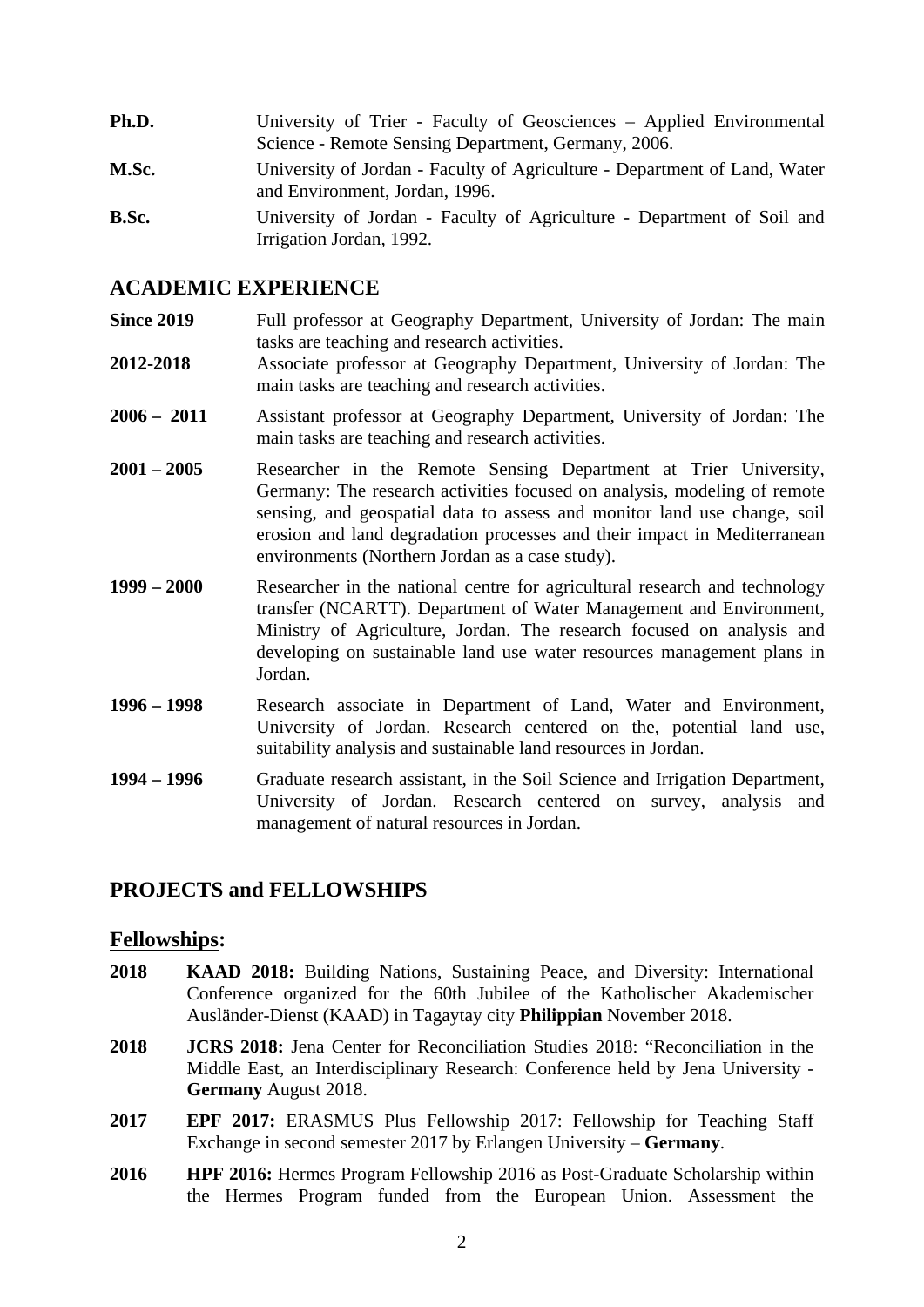Environmental Impact of Urban Expansion in Amman Governorate using GIS and Remote Sensing: Department of Civil Engineer – hosted by Professor G. Ciraolo Palermo University - **Italy**.

- **2010** 15th Jordan science week: Science and Technology: Drivers of Change. **Analysis the environmental and social effect of the Urbanization process, Climate Change, and technology development in Jordan using GIS.** (Oral presentation): May 10-12, Amman-**Jordan**.
- **2009** Post-Graduate Scholarship Program: **Analysis of the Environmental and Socioeconomic Impact of Land Use Changes in Jordan Using GIS and Remote Sensing techniques:** In corporation with Professor J. Hill – Department of Geoscience at Trier University – **Germany**.
- **2008 DAAD 2008:** Post-Graduate summer Program **Cultural and Educational Challenges of Higher Education in the Arab Countries in the Context of the Globalization Process**. Social, Cultural and Economic Aspects of Education in Conflict" online publications, 2008: DAAD alumni program at the Department of Education of the Heidelberg University, **Germany**
- **2007 PGSP 2007:** Post-Graduate Scholarship Program funded from the British Academy: **The Environmental Impact of Agricultural Policy Changes on Land Use and Household in Jordan using GIS and Remote Sensing** under supervision of Professor Ray. Hudson – Department of Geography at Durham University - **England**.

## **PUBLICATIONS**

### **Thesis:**

- **PhD Thesis: Makhamreh, Z**., 2005, Optical remote sensing and Geo-spatial analysis for assessing and monitoring of land degradation in the northern Jordan. Remote Sensing Department, University of Trier, Germany. (Published Ph.D. Thesis).
- **M.Sc. Thesis: Makhamreh, Z**., 1996, Optimal land use alternatives for arid and semi-arid areas in Jordan. Soil and Water Department, University of Jordan, Jordan. (M.Sc. Thesis).

#### **Books or Chapters**

- **Makhamreh, Z.,** 2017, Climate Change and Green Economy (Book Chapter in **Arabic**) in Man and Environment Series: Intellectual, Social and Economic Approaches: Editted and Coordinated by Chougrani El Houcine and Abdul Rahim Khalis. The center for Arabiv Uniion Studies. Beirut – first edition pp 255**. www.caus.org.lb**
- **Makhamreh, Z.,** 2014, Urbanization, Climate Change and the Environment (Book Chapter) in Arab Human Development in the Twenty-first Century: The Primacy of Empowerment. Editted by Bahgat Korany. **The American Univetsity in Cairo press**. Cairo – first edition pp 394**.**
- **Makhamreh, Z.,** 2010, Alternatives Regional Water Management for Conflict Resoultion in the Middle East: Case Study of Jordan (Book Chapter) in **Water and Culture in the Eastern Mediterranean,** Edited by Gail Holst-Warhaft, Tammo Steenhuis and Keith Porter**.**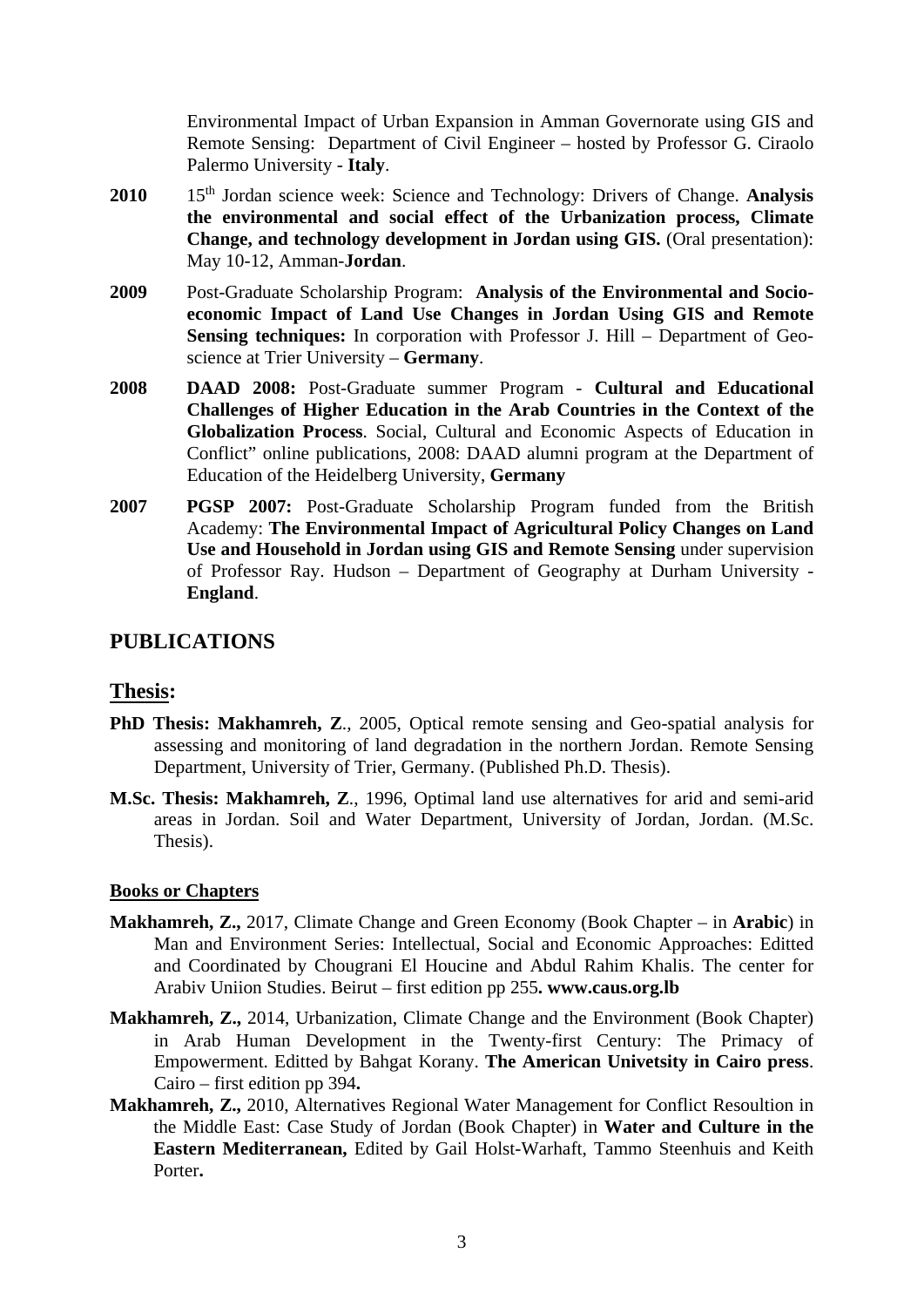### **Journals:**

- Maher J [Tadros,](https://www.researchgate.net/scientific-contributions/2178158136-Maher-J-Tadros) Amani [Al-Assaf,](https://www.researchgate.net/scientific-contributions/2178141903_Amani_Al-Assaf) Yahia [Othman,](https://www.researchgate.net/profile/Yahia_Othman) **Zeyad Makhamreh**, and Hatem [Taifoure,](https://www.researchgate.net/scientific-contributions/2178212912-Hatem-Taifoure) 2020. Evaluating the Effect of Prosopis Juliflora, an Alien Invasive Species, on Land Cover Change Using Remote Sensing Approach. Sustainability 12 (5887): DOI: [10.3390/su12155887](https://www.researchgate.net/deref/http%3A%2F%2Fdx.doi.org%2F10.3390%2Fsu12155887?_sg%5B0%5D=3zp1eiP9MCM0UJRTXouNyxrMaPynONi9KeTHsGhKukVeIuz6GMwI9r_vdQHYp-0R8DxOHEZrR-my_sl4O_vCQz7Oyw.yiMVWHxDL7h6pSqqhqji8kXiiFpxzqMj3r0oD0wKS-TTiBSLAqhJceGb5d9lTG2FH1V1A7DjMyyOzjNOKKFAkA)
- Qurhan R., **Makhamreh, Z.**, and Z Rawadeh. 2021. The Role of Ecotourism in the Development of Local Community in Jordan: Dhana and Ajlun Natural Reservation""as a study models. (**in Arabic** will publisehed in 2021 in **Journal of An-Najah National University Research**. Vol 35. No. 1)
- **Makhamreh, Z.,** Al-Hawary, M., Odeh S., 2020. Assessment of Morphometric Characteristics of Wadi Al-Shumar Catchment in Jordan. **Open Journal of Geology.**  Vol. 10 No. 2.
- Hdoush, A., and **Makhamreh, Z.,** 2019. Estimation of Water Consumption Requirements of Irrigated Crops in Mujib Basin**. International Joural of Environment and Water.** Vol 8, issue 4 pp: 102-111.
- **Makhamreh, Z.,** 2019, Land degradation vulnerability assessment based on land use changes and FAO suitability analysis in Jordan. **Spanish Journal of soil science. Vol. 9 issue 2 pp125-141.**
- **Makhamreh, Z.,** 2019, Monitoring Vegetation Characteristics and Degradation Risk in Jordan Using NDVI Time Series**: (Dirasat Journals: Human and Social Sciences: Vol 46, No. 3, pp 590-604).**
- Dar Mousa, R., and **Makhamreh, Z.,** 2019. Analysis of the pattern of energy consumptions and its impact on urban environmental sustainability in Jordan: Amman City as a case study. **Energy, Sustainability and Society.** https://doi.org/10.1186/s13705-019-0197-0
- Sakarneh, Z., **Makhamreh, Z and Al-Weshah R.,** 2019. Impact of Urban Expansion on Surface Runoff in Amman City using Geographic Information System: Case study Abdoun and Jubiha Catchments. **(Dirasat Journals: Human and Social Sciences: Vol 46, No. 1, Sup 2).**
- **Makhamreh, Z.,** 2018, [Derivation of vegetation density and land-use type pattern in](https://link.springer.com/article/10.1007/s12665-018-7534-z)  [mountain regions of Jordan using multi-seasonal SPOT images](https://link.springer.com/article/10.1007/s12665-018-7534-z)**:** . **Environmental Earth Sciences** 77: 384. https://doi.org/10.1007/s12665-018-7534-z ).
- Khlaifat, A,. Abu Taleb, H., **Makhamreh, Z**., and Qtiashat, D, 2018, Analysis of the Urban Management Practices and Sustainable Development in the Local Municipalities in Jordan: Case Study - Salt City. **Modern Applied Science**; Vol. 12, No. 4.pp: 109-217.
- Qtiashat, D,. **Makhmreh, Z**., Abu Taleb, H, and Khlaifat, A, 2018, Urban Land Use Pattern and Road Network Characteristics Using GIS in Al Salt City, Jordan. **Modern Applied Science;** Vol. 12, No. 4. .pp: 128-142.
- Taran, A and **Makhamreh, Z.,** 2016. Quantitative Analysis of the Road Network in the Governorate of Mafraq. **Jordan Journal of Social Sciences.** Vol. 43 Issue 3, pp 2399- 2417.
- **Makhamreh, Z** and Al-Husban,Y**.,** 2016. Analysis of the Geomorphological Characteristics of Badiat Al-Harra in Jordan using Digital Elevation Model and GIS. **Jordan Journal of Social Sciences.** Vol. 9 Issue 1, pp 43-57. 15.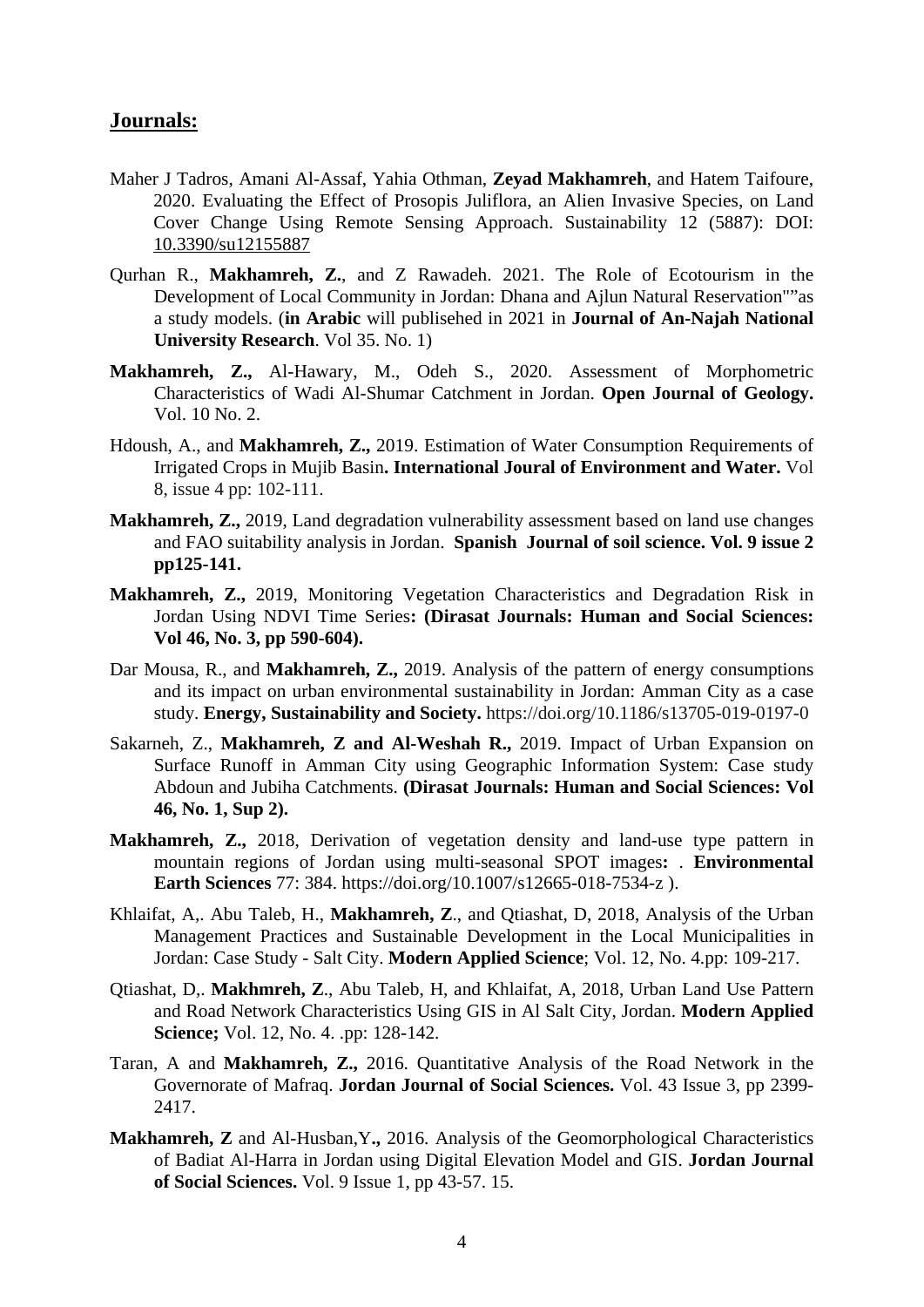- Al-Husban,Y**.,** and **Makhamreh, Z** 2015. [Analysis of Morphometric Parameters of Wadi](http://www.ripublication.com/ijaes3/ijaesv10n5_24.pdf)  [Araba Basin Using GIS and DEM.](http://www.ripublication.com/ijaes3/ijaesv10n5_24.pdf) **International Journal of Applied Environmental Science.** Vol 10, No. 5. Pp 1811-1824.
- Al-Husban,Y and **Makhamreh, Z.,** 2013. Trends in the Minimum Temperature and Number of Frost Events in the North-Eastern Badia of Jordan during the Period 1980–2010. **Arab World Geographer** 16(4):333-348.
- Almanaseya, N and **Makhamreh, Z.,** 2012, Regional Land Use Patterns and Water Consumption in the Jordan Valley Using Geographic Information Systems. **Journal of Agricultural Science and Technology,** Vol. 2 No. 5A**.**
- **Makhamreh, Z.,** and Almanasyeh, N., 2011, Analyzing the State and Pattern of Urban Growth and City Planning in Amman Using Satellite Images and GIS. **European Journal of Social Sciences**, issue 24: Vol 2**.**
- **Makhamreh, Z.,** 2011, Using remote sensing approach and surface landscape conditions for optimization of watershed management in Mediterranean regions. **Physics and chemistry of the earth**, 36: 213-220.
- Bilbisi, H and **Makhamreh, Z.,** 2010, A Comparison of pixel- based and object-based classification approaches in arid and semi-arid areas of Dead Sea region using Landsat imagery. Dirasat issue 37 no. 3**.**
- **Makhamreh, Z.,** 2010, Monitoring the vegetation characteristics and dynamic as a response to climatic variability in the Eastern Mediterranean region of Jordan. International conference for climate change and food security in dryland regions, 1-4 feburary Amman, Jordan**.**
- **Makhamreh, Z.**, 2006, Evaluation of soil quality and development stage using spectral reflectance of soils: Case study in Eastern Mediterranean region. (Presented at the ,,scientific workshop of AK BoGeo and Desert\*Net: Soil and Desertification". May 5-6, 2006, Hamburg, Germany).
- **Makhamreh, Z.**, and Hill, J., 2005, Detection of sensitive areas for degradation risk by analyzing of seasonal vegetation density along climatic gradient (International Conference on Remote Sensing and Geoinformation Processing in the Assessment and Monitoring of Land Degradation and Desertification: state of the art and operational perespectives. September 7<sup>th</sup> to 9<sup>th</sup>, 2005, Trier, Germany).
- Udelhoven, T., Jarmer, T., Catlan, B., Al-Abed, M., Assad, N., **Makhamreh, Z.**, and Hill, J., 2005, Surface degradation and recovery indicators in the Eastern Mediterranean region derived from long-term monthly 1 km AVHRR/NDVI data (International Conference on Remote Sensing and Geoinformation Processing in the Assessment and Monitoring of Land Degradation and Desertification: state of the art and operational perespectives. September  $7<sup>th</sup>$  to  $9<sup>th</sup>$ , 2005, Trier, Germany).
- **Makhamreh, Z.**, and Hill, J., 2005, Spectral mixture analysis for charcterization of seasonal vegetation dynamics in northern Jordan. Ist Göttingen GIS & Remote Sensing Days, Environmental Studies, 7-8 October, 2004, Göttingen, Germany, (Göttinger Geographische Abhandlungen, Heft 113).

# **TAUGHT TOPICS**

- 1. Natural Resources Management;
- 2. Environmental Risk Analysis;